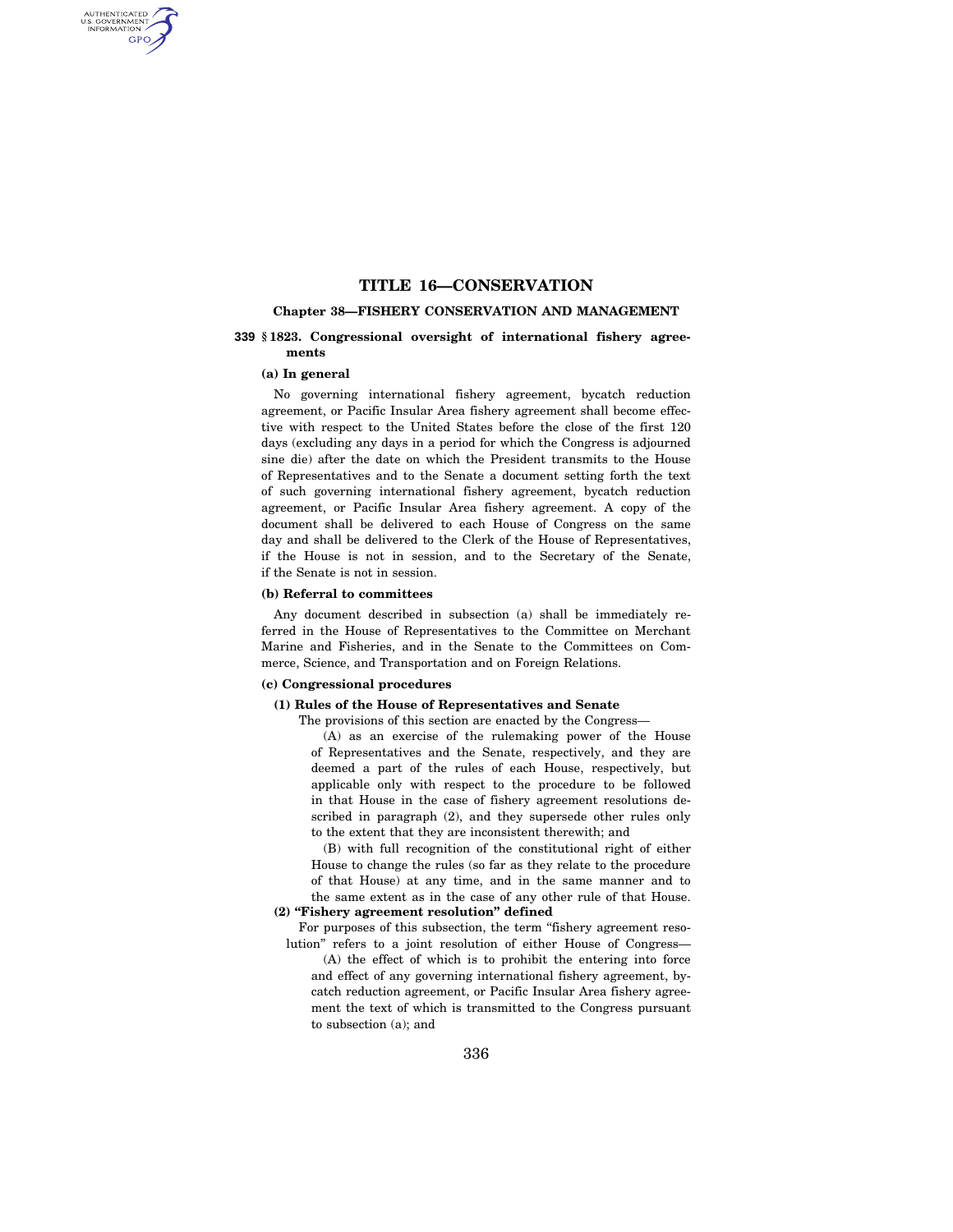(B) which is reported from the Committee on Merchant Marine and Fisheries of the House of Representatives or the Committee on Commerce, Science, and Transportation or the Committee on Foreign Relations of the Senate, not later than 45 days after the date on which the document described in subsection (a) relating to that agreement is transmitted to the Congress.

### **(3) Placement on calendar**

Any fishery agreement resolution upon being reported shall immediately be placed on the appropriate calendar.

## **(4) Floor consideration in the House**

(A) A motion in the House of Representatives to proceed to the consideration of any fishery agreement resolution shall be highly privileged and not debatable. An amendment to the motion shall not be in order, nor shall it be in order to move to reconsider the vote by which the motion is agreed to or disagreed to.

(B) Debate in the House of Representatives on any fishery agreement resolution shall be limited to not more than 10 hours, which shall be divided equally between those favoring and those opposing the resolution. A motion further to limit debate shall not be debatable. It shall not be in order to move to recommit any fishery agreement resolution or to move to reconsider the vote by which any fishery agreement resolution is agreed to or disagreed to.

(C) Motions to postpone, made in the House of Representatives with respect to the consideration of any fishery agreement resolution, and motions to proceed to the consideration of other business, shall be decided without debate.

(D) All appeals from the decisions of the Chair relating to the application of the Rules of the House of Representatives to the procedure relating to any fishery agreement resolution shall be decided without debate.

(E) Except to the extent specifically provided in the preceding provisions of this subsection, consideration of any fishery agreement resolution shall be governed by the Rules of the House of Representatives applicable to other bills and resolutions in similar circumstances.

#### **(5) Floor consideration in the Senate**

(A) A motion in the Senate to proceed to the consideration of any fishery agreement resolution shall be privileged and not debatable. An amendment to the motion shall not be in order, nor shall it be in order to move to reconsider the vote by which the motion is agreed to or disagreed to.

(B) Debate in the Senate on any fishery agreement resolution and on all debatable motions and appeals in connection therewith shall be limited to not more than 10 hours. The time shall be equally divided between, and controlled by, the majority leader and the minority leader or their designees.

(C) Debate in the Senate on any debatable motion or appeal in connection with any fishery agreement resolution shall be limited to not more than 1 hour, to be equally divided between, and controlled by, the mover of the motion or appeal and the manager of the resolution, except that if the manager of the resolution is in favor of any such motion or appeal, the time in opposition thereto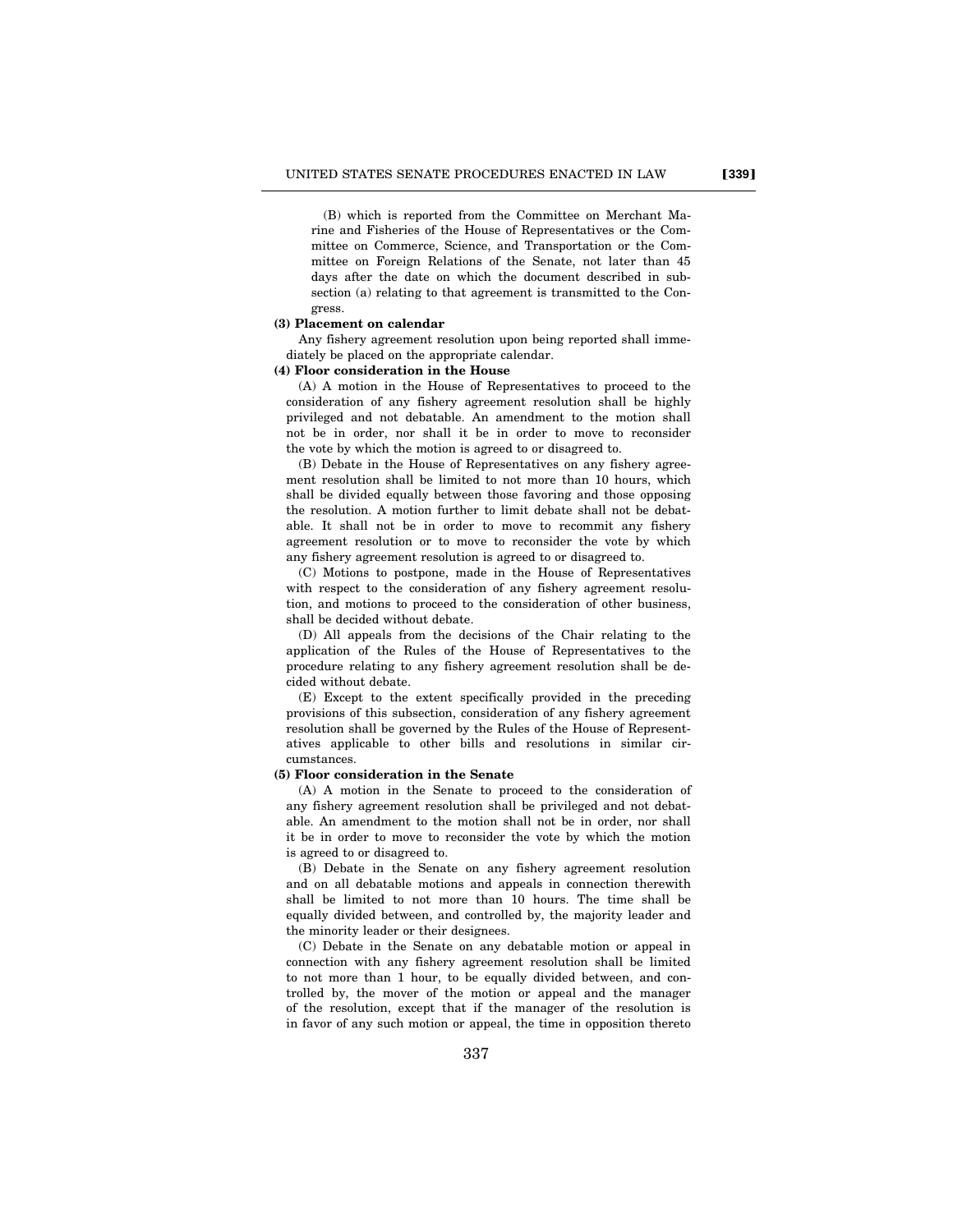shall be controlled by the minority leader or his designee. The majority leader and the minority leader, or either of them, may allot additional time to any Senator during the consideration of any debatable motion or appeal, from time under their control with respect to the applicable fishery agreement resolution.

(D) A motion in the Senate to further limit debate is not debatable. A motion to recommit any fishery agreement resolution is not in order. (Pub. L. 94–265, Title II, § 203, Apr. 13, 1976, 90 Stat. 340; Pub. L. 103–437, § 6(x), Nov. 2, 1994, 108 Stat. 4587; Pub. L. 104–297, Title I, § 105(c), Oct. 11, 1996, 110 Stat. 3564.)

## **Chapter 51—ALASKA NATIONAL INTEREST LANDS CONSERVATION**

### **340 § 3166. Agency, Presidential, and Congressional actions**

## **(a) Agency action in cases other than those involving section 3165 or wilderness areas**

(1) In the case of any application for the approval of any transportation or utility system to which section 3165 of this title does not apply or that does not occupy, use, or traverse any area within the National Wilderness Preservation System, if, in compliance with section 3164 of this title—

(A) each Federal agency concerned decides to approve each authorization within its jurisdiction with respect to that system, then the system shall be deemed to be approved and each such agency shall promptly issue, in accordance with applicable law, such rights-ofway, permits, licenses, leases, certificates, or other authorizations as are necessary with respect to the establishment of the system; or

(B) one or more Federal agencies decide to disapprove any authorization within its jurisdiction with respect, to that system, then the system shall be deemed to be disapproved and the applicant for the system may appeal the disapproval to the President.

(2) If an applicant appeals under paragraph (1)(B), the President, within four months after receiving the appeal, shall decide whether to approve or deny the application. The President shall approve the application if he finds, after consideration of the factors set forth in section  $3164(g)(2)$  of this title, that such approval would be in the public interest and that (1) such system would be compatible with the purposes for which the unit was established; and (2) there is no economically feasible and prudent alternative route for the system. In making a decision, the President shall consider any environmental impact statement prepared pursuant to section 3164(e) of this title, comments of the public and Federal agencies received during the preparation of such statement, and the findings and recommendations, if any, of each Federal agency that rendered a decision with respect to the application. The President's decision to approve or deny the application shall be published in the Federal Register, together with a statement of the reasons for his determination.

(3) If the President approves an application under paragraph (2), each Federal agency concerned shall promptly issue, in accordance with applicable law, such rights-of-way, permits, licenses, leases, certificates, or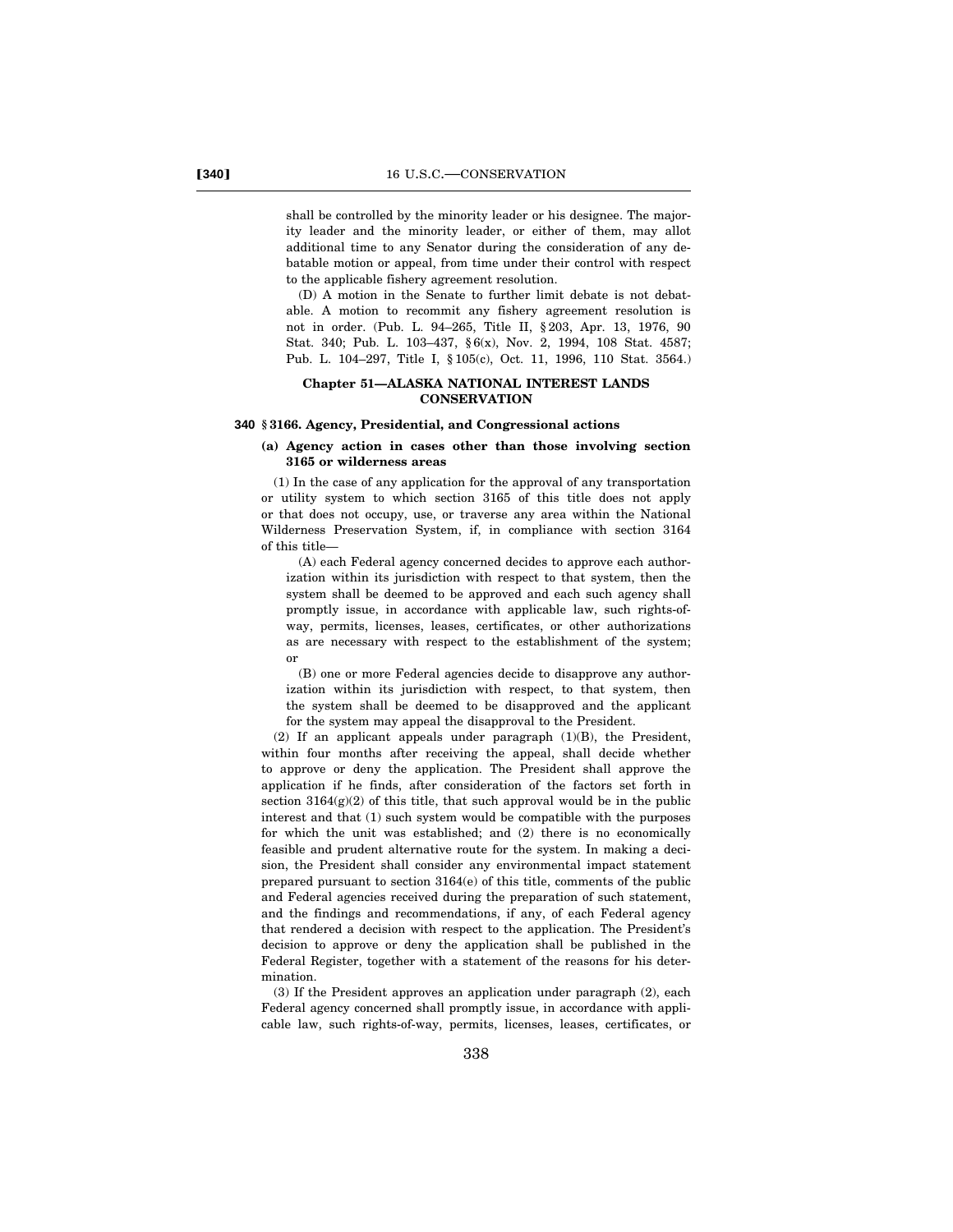other authorizations as are necessary with respect to the establishment of the system

(4) If the President denies an application under paragraph (2), the applicant shall be deemed to have exhausted his administrative remedies and may file suit in any appropriate Federal court to challenge such decision.

### **(b) Agency action in cases involving section 3165 or wilderness areas**

(1) In the case of any application for the approval of a transportation or utility system to which section 3165 of this title applies or that proposes to occupy, use, or traverse any area within the National Wilderness Preservation System, each Federal agency concerned shall promptly submit to the President notification whether the agency tentatively approved or disapproved each authorization within its jurisdiction that applies with respect to the system. Such notification shall be accompanied by a statement of the reasons and findings supporting the agency position.

(2) Within four months after receiving all notification referred to in paragraph (1) and after considering such notifications, any environmental impact statement prepared pursuant to section 3164(e) of this title, and the comments of the public and Federal agencies received during the preparation of such statement, the President shall decide whether or not the application for the system concerned should be approved. If the President denies an application the applicant shall be deemed to have exhausted his administrative remedies, and may file suit in any appropriate Federal court to challenge such decision. If the President approves the application, he shall submit to Congress his recommendation for approval of the transportation or utility system covered, whereupon the Congress shall consider the application as provided in subsection (c). The President shall include with his recommendation to Congress—

(A) the application which is the subject of his recommendation; (B) a report setting forth in detail the relevant factual background and the reasons for his findings and recommendation;

(C) the joint environmental impact statement;8

(D) a statement of the conditions and stipulations which would govern the use of the system if approved by the Congress.

#### **(c) Congressional approval**

(1) No application for any transportation or utility system with respect to which the President makes a recommendation for approval under subsection (b) shall be approved unless the Senate and House of Representatives approve a resolution described in paragraph (4) within the first period of one hundred and twenty calendar days of continuous session of the Congress beginning on the date after the date of receipt by the Senate and House of Representatives of such recommendation. (2) For purposes of this subsection—

(A) continuity of session of the Congress is broken only by an adjournment sine die; and

(B) the days on which either House is not in session because of an adjournment of more than three days to a day certain are

<sup>8</sup>So in original. Probably should be followed by ''and.''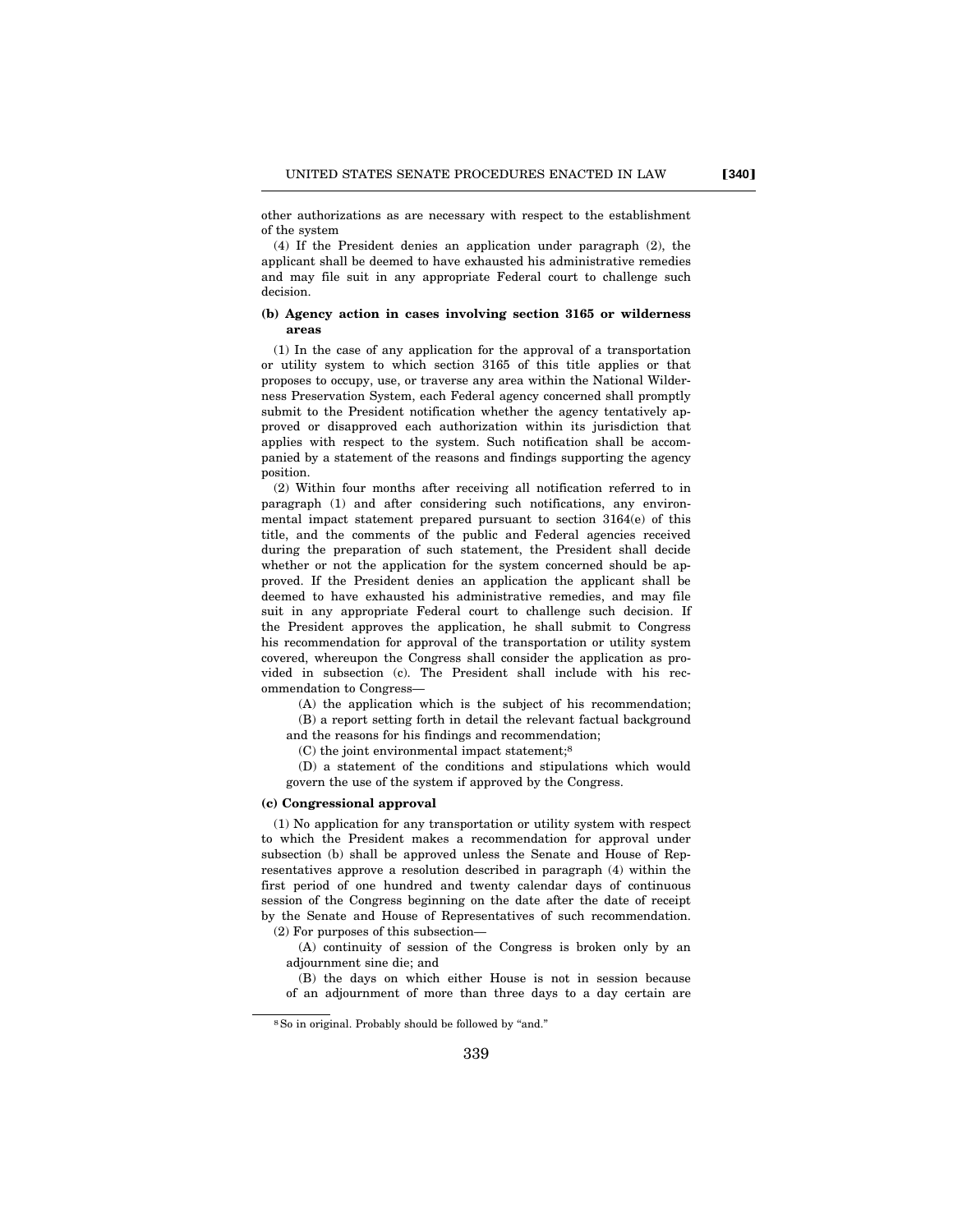excluded in the computation of the one-hundred-and-twenty-day calendar period.

(3) This subsection is enacted by the Congress—

(A) as an exercise of the rulemaking power of each House of the Congress respectively, but applicable only with respect to the procedure to be followed in the House in the case of resolutions described by paragraph (6) of this subsection; and it supersedes other rules only to the extent that it is inconsistent therewith; and

(B) with full recognition of the constitutional right of either House to change the rules (so far as those relate to the procedure of that House) at any time, in the same manner and to the same extent as in the case of any other rule of such House.

(4) For the purposes of this subsection, the term ''resolution'' means a joint resolution, the resolving clause of which is as follows: ''That the House of Representatives and Senate approve the application for under title XI of the Alaska National Interest Lands Conservation Act submitted by the President to the Congress on  $19 \quad$ ," the first blank space therein to be filled in with the  $\therefore$  the first blank space therein to be filled in with the appropriate transportation or utility system and the second blank therein to be filled with the date on which the President submits the application to the House of Representatives and the Senate.

(5) Except as otherwise provided in this subsection, the provisions of section 719f(d) of title 15 shall apply to the consideration of the resolution.

(6) After an application for a transportation or utility system has been approved under subsection (a), the appropriate Federal agencies shall issue appropriate authorizations in accordance with applicable law. In any case in which an application for a transportation or utility system has been approved pursuant to subsection (b), the appropriate Federal agencies shall issue appropriate authorizations in accordance with title V of the Federal Lands Policy Management Act [43 U.S.C. 1761 et seq.] or other applicable law. After issuance pursuant to this subsection, the appropriate land managing agency shall administer the right-ofway in accordance with relevant management authorities of the land managing agency and title V of the Federal Lands Policy Management Act. (Pub. L. 96–487, Title XI, § 1106, Dec. 2, 1980, 94 Stat. 2461.)

\* \* \* \* \* \* \*

## **341 § 3232. Recommendations of President to Congress**

#### **(a) Recommendation**

At any time after December 2, 1980, the President may transmit a recommendation to the Congress that mineral exploration, development, or extraction not permitted under this Act or other applicable law shall be permitted in a specified area of the lands referred to in section 3231 of this title. Notice of such transmittal shall be published in the Federal Register. No recommendation of the President under this section may be transmitted to the Congress before ninety days after publication in the Federal Register of notice of his intention to submit such recommendation.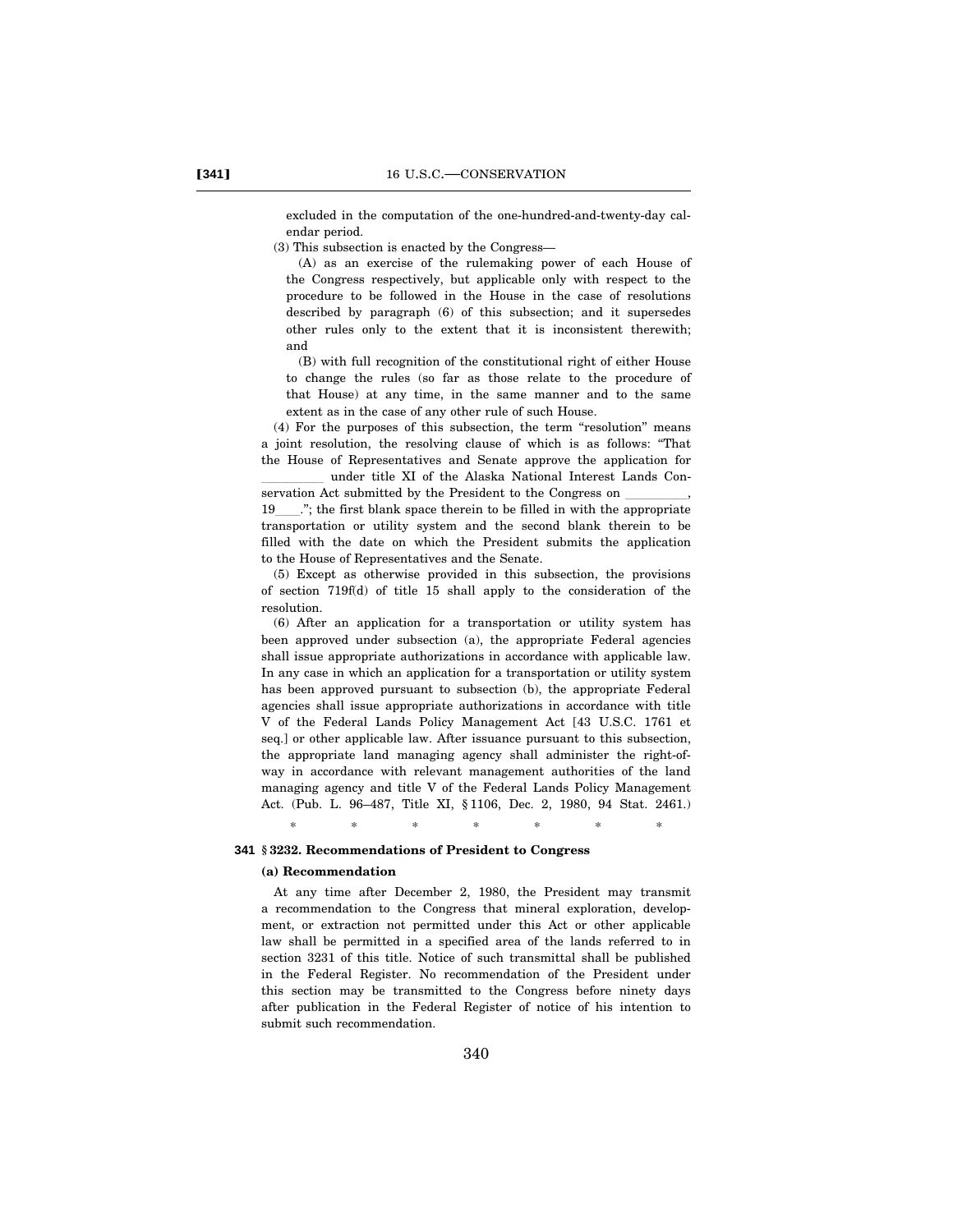### **(b) Findings**

A recommendation may be transmitted to the Congress under subsection (a) if the President finds that, based on the information available to him—

(1) there is an urgent national need for the mineral activity; and (2) such national need outweighs the other public values of the public lands involved and the potential adverse environmental impacts which are likely to result from the activity.

#### **(c) Report**

Together with his recommendation, the President shall submit to the Congress—

(1) a report setting forth in detail the relevant factual background and the reasons for his findings and recommendation;

(2) a statement of the conditions and stipulations which would govern the activity if approved by the Congress; and

(3) in any case in which an environmental impact statement is required under the National Environmental Policy Act of 1969 [42 U.S.C. 4321 et seq.], a statement which complies with the requirements of section  $102(2)(C)$  of such Act [42 U.S.C. 4332(2)(C)]. In the case of any recommendation for which an environmental impact statement is not required under section 102(2)(C) of the National environmental Policy Act of 1969 [42 U.S.C. 4332(2)(C)], the President may, if he deems it desirable, include such a statement in his transmittal to the Congress.

#### **(d) Approval**

Any recommendation under this section shall take effect only upon enactment of a joint resolution approving such recommendation within the first period of one hundred and twenty calendar days of continuous session of Congress beginning on the date after the date of receipt by the Senate and House of Representatives of such recommendation. Any recommendation of the President submitted to Congress under subsection (a) shall be considered received by both Houses for purposes of this section on the first day on which both are in session occurring after such recommendation is submitted.

## **(e) One-hundred-and-twenty-day computation**

For purposes of this section—

(1) continuity of session of Congress is broken only by an adjournment sine die; and

(2) the days on which either House is not in session because of an adjournment of more than three days to a day certain are excluded in the computation of the one-hundred-and-twenty-day calendar period. (Pub. L. 96–487, Title XV, § 1502, Dec. 2, 1980, 94 Stat. 2549.)

### **§ 3233. Expedited Congressional review 342**

#### **(a) Rulemaking**

This subsection is enacted by Congress—

(1) as an exercise of the rulemaking power of each House of Congress, respectively, and as such it is deemed a part of the rules of each House, respectively, but applicable only with respect to the procedure to be followed in the House in the case of resolutions

341